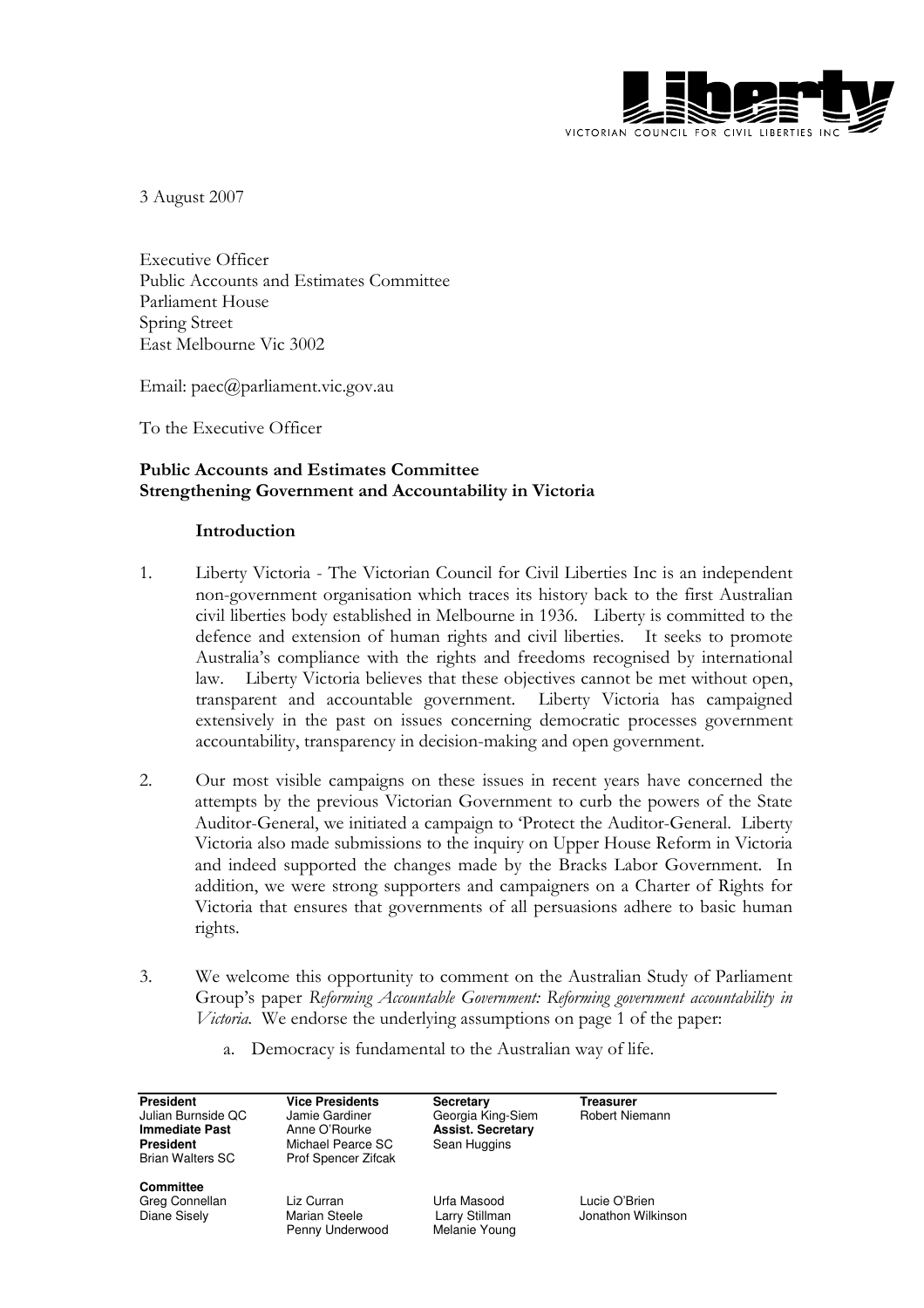- b. That all citizens and most particularly our Parliamentary representatives should act in a way which protects and enhances our democracy.
- c. The rule of law, reason and procedural fairness strengthen democracy.
- d. The power of the Executive must be kept in check. The Executive cannot become a law unto itself without accountability to the people.

#### Threats to Government Accountability

- 4. Unfortunately Government accountability has been receding over recent years. This problem is most obvious at the Federal Level where obfuscation and blameshifting, censorship of critics, and an unwillingness to adhere to the principles of international law are all too evident. A number of recent events highlight the lack of accountability and side-stepping of Ministerial responsibility:
	- The Iraqi Wheat Scandal first and inadequate response followed by assertions of by Ministers of 'I knew nothing', or 'nobody informed me'. This echoed the responses by many of the same Ministers and indeed the Prime Minister in the children overboard episode. Claims of ignorance followed by attempts to shift the blame onto Ministerial advisors. At the same time none of those same advisors or indeed Heads of Departments were allowed to appear before Senate/House Committees to explain what happened, what was communicated and to whom.
	- Consistent attacks on the judiciary, both as an institution and on individual members of the judiciary. These constant attacks by politicians undermine the rule of law. They offend the separation of powers, and bring our highest institutions into disrepute. The attacks also engender a loss of respect, legitimacy and public confidence in the judiciary. Making matters worse some Federal Government Ministers appear to facilitate the public's misunderstandings or mistrust in the judiciary. One of the most pernicious examples concern Senator Heffernan's attack on Justice Michael Kirby using fraudulent documents. Parliamentary privilege should not be used by Ministers to make unsubstantiated personal attacks on judges or members of the public. A code of ethics should be developed to ensure that parliamentary privileged is not abused.
	- The most recent example of incompetence, political opportunism and a lack of ministerial responsibility is the Dr Haneef investigation. One mistake is compounded by another with the Minister refusing to first, accept the Court's determination. Second the Crown solicitor giving wrong information to the Court. Third, the Minister's intervention to take away Dr Haneef's visa when a court decision does not suit the Minister. Fourth, a further investigation by the DDP clearing Dr Haneef of charges where again the Minister refusing to accept the decision, continuing to defame Dr Haneef and implying that nonetheless there is still evidence to justify the Minister's intervention. At no point in this tawdry exercise was the Minister able to accept the Court or the DPP's decision. The Minister sought to undermine both and refused to accept any Ministerial responsibility for the inadequate and incompetent handling of this case.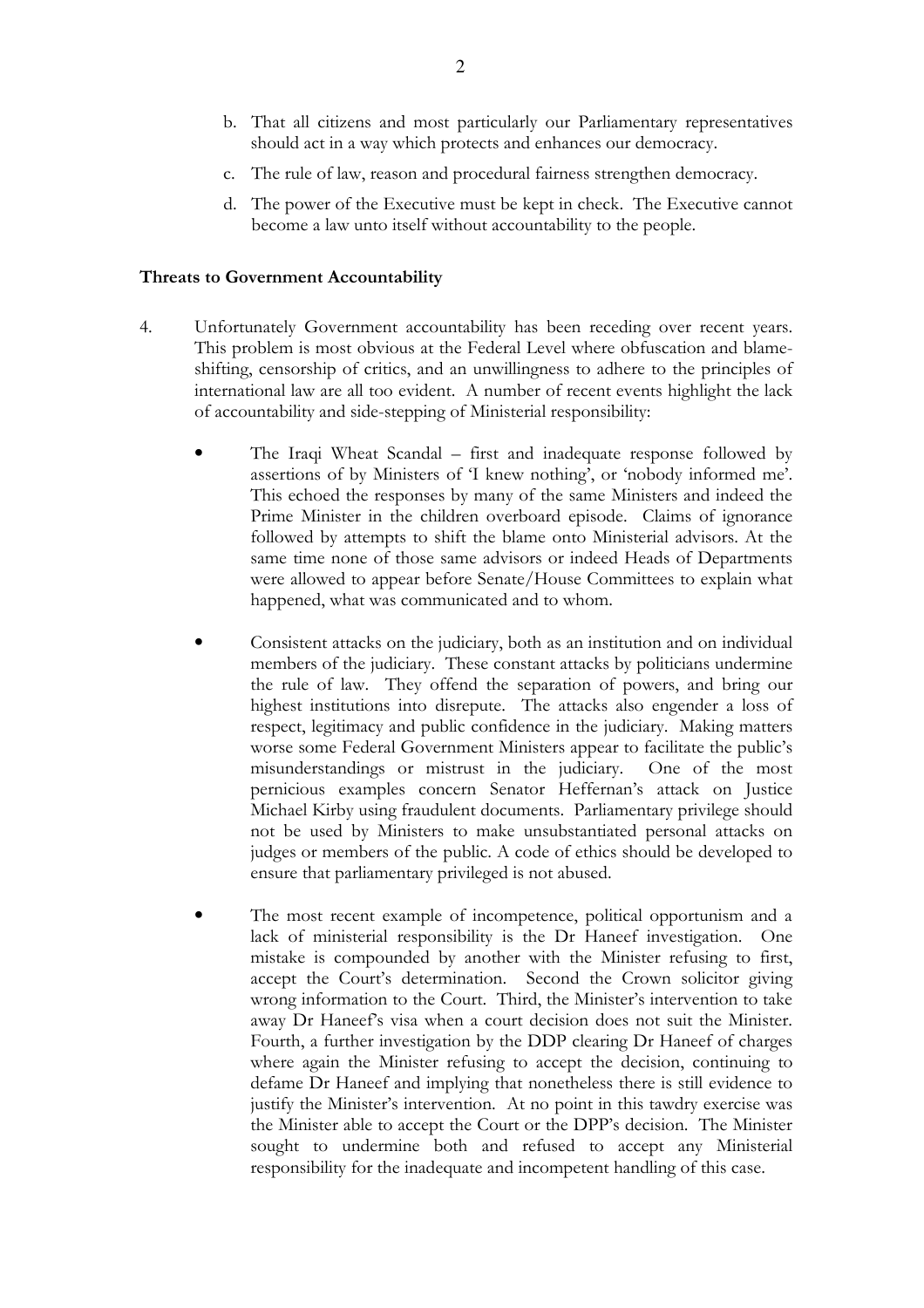- 5. Ministerial responsibility means that the Minister must accept any mistakes, lack of communication, or errors in their portfolio area. This does not mean that unrealistic expectations should be placed on Ministers. However, in the examples above, the Minister must take responsibility for mistakes and not pass them off on to junior staff. The meaning of Ministerial Responsibility needs to be renewed. Ministers need to be reminded of their obligations to the Parliament and to the public under the Westminster system.
- 6. Part and parcel of this problem is the development of the culture of denial of responsibility. This is most evident at the Federal level but is also creeping into other levels of Government. This requires reform to the operation of Parliament. Liberty endorses the proposal by the Accountability Working Party to ensure independence of the Presiding Officers, indeed we suggest (and have done so previously) that there should be an independent Speaker, who has the responsibility and authority to investigate actions of Ministerial staff. Liberty also believes that Ministerial Staff and Heads of Departments must be required to appear before Parliamentary Committees. Ministers should not be able to hide from responsibility behind their staff. Liberty Victoria endorses the proposals put forth in the Guide to Key Elements of Ministerial Responsibility by the Accountability Working Group.

### **Committees**

- 7. Inviting public submissions to parliamentary inquiries is an essential part of the democratic process of listening and responding to citizens and community organisations on issues of public concern. Calling for submissions serves the Australian Parliament's stated purposes of directly informing Members of Parliament about community views and generating public debate. A genuine invitation to the public to contribute to an inquiry must give sufficient time for the message to reach all interested individuals and organisations, as well as ample time to construct a response.
- 8. Liberty Victoria frequently makes submissions to both federal and state parliamentary inquiries. We have noticed that the deadline for submissions is getting increasingly shortened. In many cases this reaches absurd lengths whereby a number of Bills are being examined at once and the timeline given is less than 10 working days. This happened with various pieces of anti-terror Bills and also with trade liberalization inquiries whereby organizations were expected to examine and comment on five trade and treaty related Bills in 10 working days.
- 9. Many organizations do not have the expertise at hand to examine Bills in such a short-time line and often depend upon a volunteer lawyer to explain and assist with submissions. This process cannot be completed in ten working days. At the very least, a month should be given to examine a Bill. If it is more than one Bill then the time for submission should be extended. Liberty has undertaken research on the time allocated for submissions at the federal level and we attach this research for your examination. We have not undertaken research at the state level but the same issues concerning timelines is applicable at the state level, we have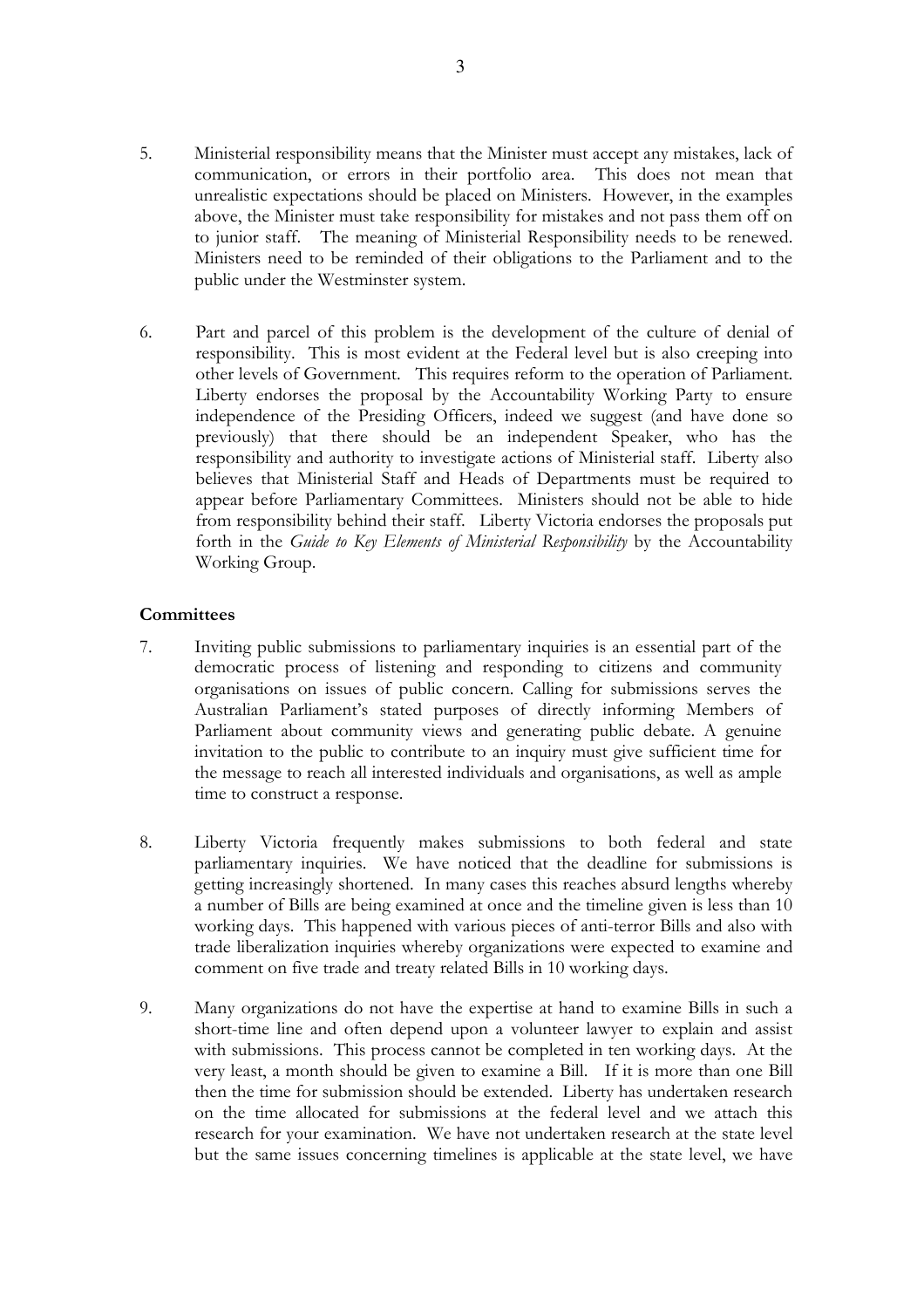noted that on a couple of occasions we have received notice of an inquiry after the final date for submissions .

10. As former federal Senator Barney Cooney points out in his submission, 'Parliamentary committees form a significant instrument for gaining and preserving good government'. Alongside the Judiciary they perform a fundamentally important scrutiny function. They provide a venue by which members of the public can comment and contribute to the process of government, the improvement of legislation, and the accountability of government. The problem with such Committees is that they are often under resourced and their reports ignored by government. This is evident with the current federal Government where they allow the committee to examine a Bill but often have the legislation ready to go before the Parliament before the Committee has given its report. This undermines Parliamentary and public oversight of government, and offends democracy. Better practices/guidelines need to be introduced to ensure that politicians respect the Committee process and to ensure that the public is able to participate properly in the process.

### Freedom of information & confidentiality

- 11. Freedom of information (FOI) is another area of concern to Liberty Victoria. FOI has been increasingly undermined over recent years. This is often done under the auspices of national security/anti-terror or commercial confidentiality, the latter when government partners with the private sector. Under the anti-terror laws we have an absurd situation where citizens are not allowed to know what the evidence against them is which completely undermines any resemblance to a fair process and makes it impossible for a person to adequately defend themselves.
- 12. An additional problem concerns government going into private-public partnerships and utilizing such partnerships to argue commercial-in-confidence to undermine public scrutiny. Such arrangements start from the wrong premise. Instead of placing the emphasis on the private, the starting point needs to be on the public. If public money is being used then the public has a right to know how much a project costs, how money is going to be spent, how much public money is subsidizing the private sector and what the public gains from such investment. The onus should be on the private partner to argue the case why such information should not be made public. If public finance is used then the public has a right to know.
- 13. FOI needs re-examination. While it is acceptable that some documents particularly cabinet documents, or documents regarding national security or the administration of justice, be protected provided such protection is in the national or state interest, it does not follow that all such documents need to be exempt. The system needs to ensure that an appropriate balance between confidentiality and disclosure is ensured, while protecting against abuse of the system for the sake of political mileage or gain.
- 14. According to the Accountability Working Group the Government Departments frequently seek to avoid their obligation to disclose documents under FOI on the grounds that the request is voluminous either in relation to resources or quantity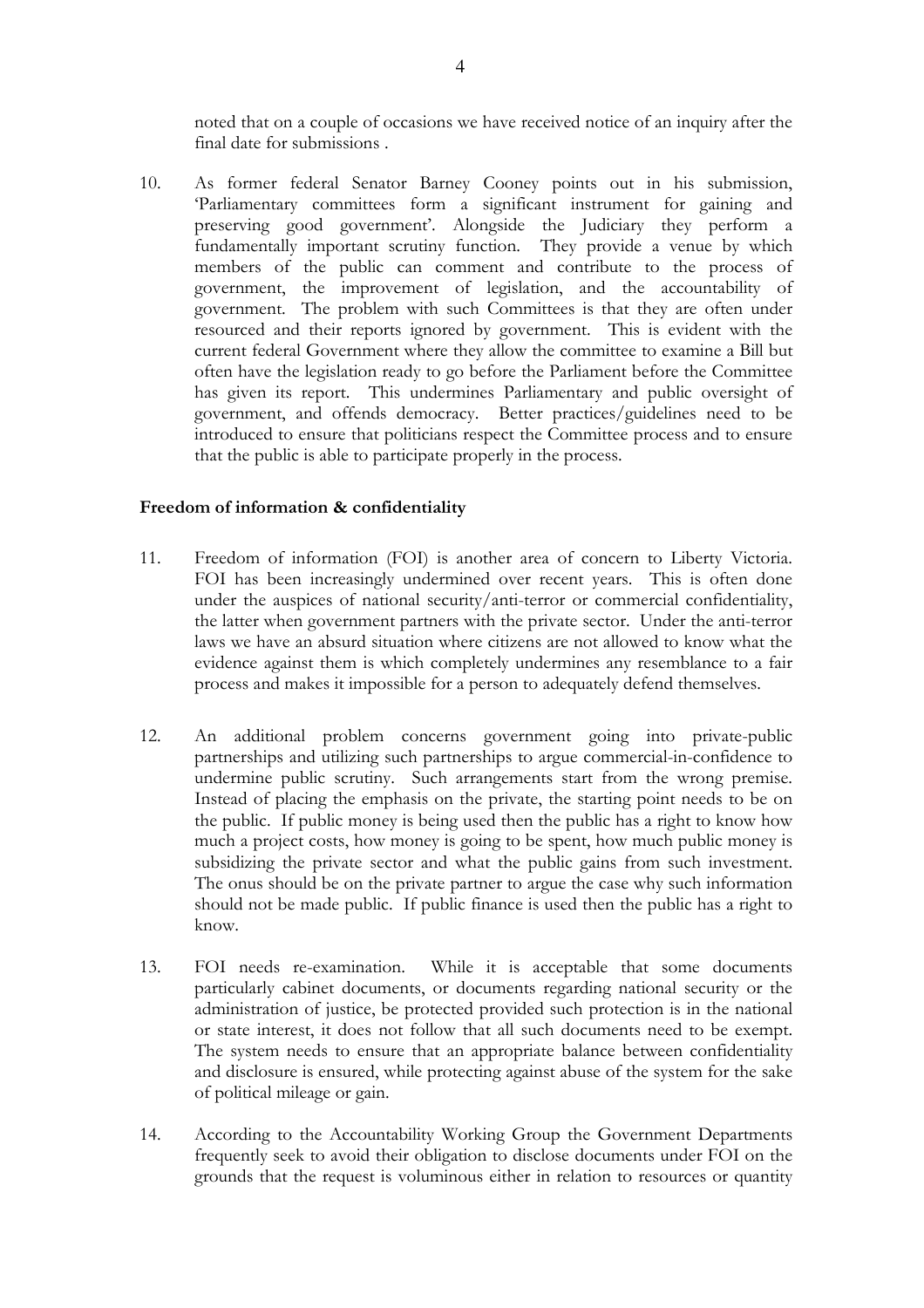(p 7). Furthermore, applicants are often discouraged because of excessive costs or by excessive delay. To overcome these problems, the Accountability Working Group suggests that the Ombudsman be given jurisdiction to review disputes in these areas, and be authorized to mediate, investigate and report such disputes. Liberty Victoria is of the view that FOI is being slowly eroded and supports the Working Group's suggestion for reform.

### Other Issues in Renewing Accountable Government

- 15. Ministerial Conduct: Liberty Victoria supports the proposals for an improvement in Ministerial Conduct. We note that these mirror standards established in the United Kingdom found in the Ethical Standards in Public Life (Scotland) Act 2000 and the Ministerial Code: A code of ethics and procedural guidance for Ministers, (Blair Government), and initially recommended by the Nolan Committee (1994) now known as the Committee on Standards in Public Life UK. Liberty has commented on the Nolan Committees work in the past and supported the recommendations of the Nolan Committee which were also reproduced and supported by both the Fitzgerald Inquiry in Queensland and the WA Inc Royal Commission. The final reports from both inquiries recommended that standards similar to the standards recommended by the Nolan Committee be established in Australia.
- 16. The Ministerial Code: A code of ethics and procedural guidance for Ministers 2005, covers Ministers and appointments, Ministers and civil servants, Ministers' private and party interests, Ministers and the government, the parliament, their departments, their presentation of policy, overseas visits, and Ministerial pensions. It also includes the seven principles of public life that should guide a Minister's behaviour:

### **Selflessness**

Holders of public office should take decisions solely in terms of the public interest. They should not do so in order to gain financial or other material benefits for themselves, their family, or their friends.

### Integrity

Holders of public office should not place themselves under any financial or other obligation to outside individuals or organisations that might influence them in the performance of their official duties.

### **Objectivity**

In carrying out public business, including making public appointments, awarding contracts, or recommending individuals for rewards and benefits, holders of public office should make choices on merit.

### Accountability

Holders of public office are accountable for their decisions and actions to the public and must submit themselves to whatever scrutiny is appropriate to their office.

# **Openness**

Holders of public office should be as open as possible about all the decisions and actions that they take. They should give reasons for their decisions and restrict information only when the wider public interest clearly demands. Honesty